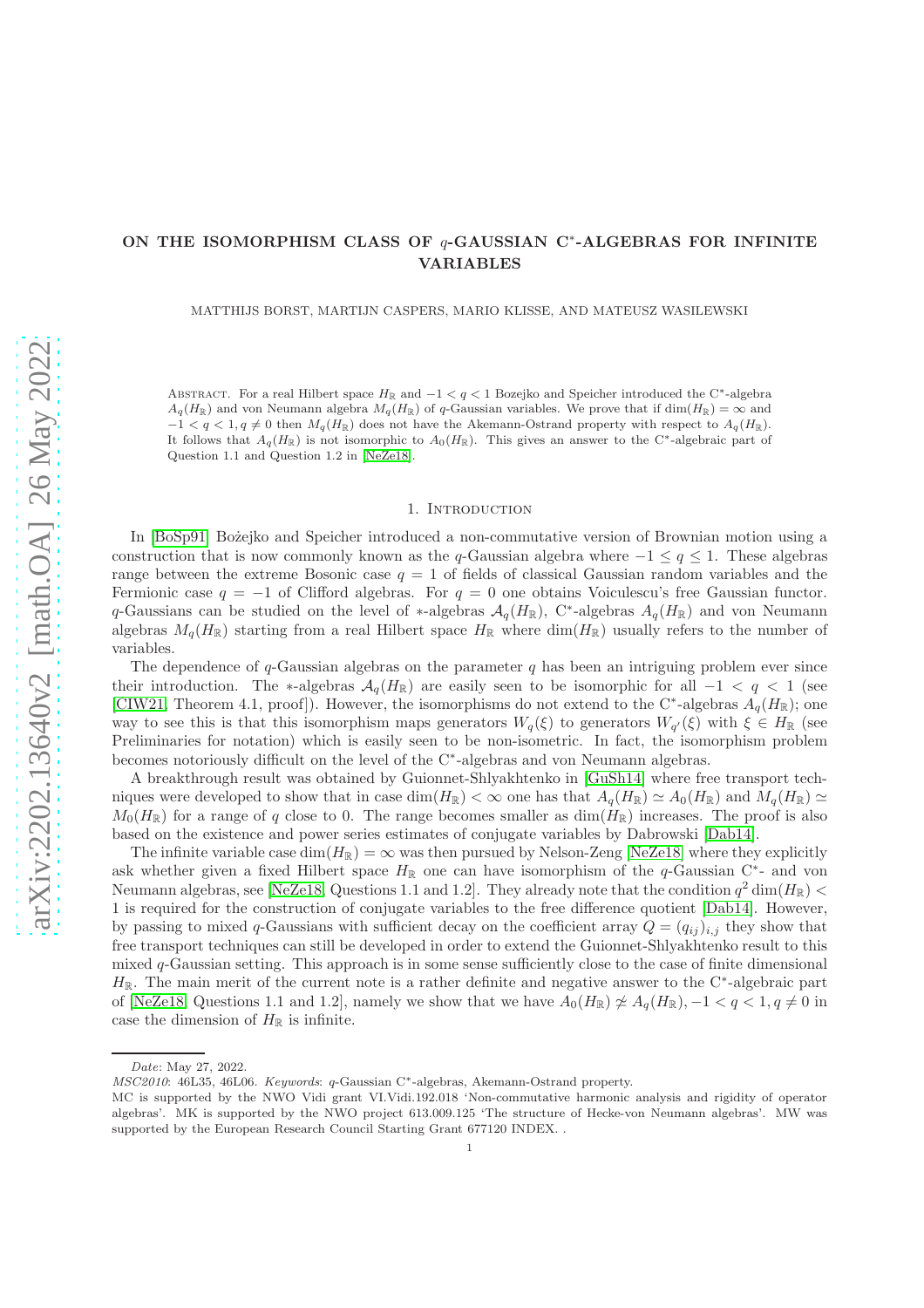Our main result is that if  $\dim(H_{\mathbb{R}}) = \infty$  then the von Neumann algebra  $M_q(H_{\mathbb{R}})$  does not have the Akemann-Ostrand property with respect to the natural C<sup>\*</sup>-subalgebra  $A_q(H_{\mathbb{R}})$  for any  $-1 < q < 1, q \neq 0$ . This will then distinguish  $A_0(H_{\mathbb{R}})$  from  $A_q(H_{\mathbb{R}})$ . The idea of our proof is as follows. In [\[Con76,](#page-5-5) Theorem 5.1] Connes proved that a finite von Neumann algebra M is amenable if and only if the map

$$
M \otimes_{\text{alg}} M^{\text{op}} \to \mathcal{B}(L_2(M)) : a \otimes b^{\text{op}} \to ab^{\text{op}},
$$

is ⊗min-bounded. This characterisation – in combination with a Khintchine inequality – was used by Nou [\[Nou04\]](#page-5-6) to show that  $M_q(H_{\mathbb{R}})$  is not amenable for  $-1 < q < 1$  and  $\dim(H_{\mathbb{R}}) \geq 2$ . We show that if  $\dim(H_{\mathbb{R}}) = \infty$  and  $-1 < q < 1, q \neq 0$  then we cannot even have that

$$
A_q(H_{\mathbb{R}}) \otimes_{\text{alg}} A_q(H_{\mathbb{R}})^{\text{op}} \to \mathcal{B}(L_2(M_q(H_{\mathbb{R}})))/\mathcal{K}(L_2(M_q(H_{\mathbb{R}}))) : a \otimes b^{\text{op}} \to ab^{\text{op}} + \mathcal{K}(L_2(M_q(H_{\mathbb{R}}))),
$$

is ⊗min-bounded where we have taken a quotient by compact operators. This is proved in Section [3.](#page-2-0) We then harvest the non-isomorphism results in Section [4.](#page-3-0)

Acknowledgements: MK wishes to thank IMPAN where part of this research was carried out during a research visit.

#### 2. Preliminaries

2.1. Von Neumann algebras. In the following  $\mathcal{B}(H)$  denotes the bounded operators on a Hilbert space H and  $\mathcal{K}(H)$  denotes the compact operators on H. For a von Neumann algebra M we denote by  $(M, L_2(M), J, L_2(M)^+)$  the standard form. For  $x \in M$  we write  $x^{\rm op} := Jx^*J$  which is the right multiplication with x on the standard space. This way  $L_2(M)$  becomes an M-M-bimodule called the trivial bimodule.

The algebraic tensor product is denoted by  $\otimes_{\text{alg}}$  and  $\otimes_{\text{min}}$  is the minimal tensor product of C<sup>∗</sup>-algebras which by Takesaki's theorem [\[Tak02,](#page-5-7) Theorem IV.4.19] is the spatial tensor product.

2.2. q-Gaussians. Let  $-1 < q < 1$ . Now let  $H_{\mathbb{R}}$  be a real Hilbert space with complexification  $H :=$  $H_{\mathbb{R}} \oplus iH_{\mathbb{R}}$ . We define the symmetrization operator  $P_q^k$  on  $H^{\otimes k}$  by

(2.1) 
$$
P_q^k(\xi_1 \otimes \ldots \otimes \xi_n) = \sum_{\sigma \in S_k} q^{i(\sigma)} \xi_{\sigma(1)} \otimes \ldots \otimes \xi_{\sigma(n)},
$$

where  $S_k$  is the symmetric group of permutations of k elements and  $i(\sigma) := \#\{(a, b) \mid a < b, \sigma(b) < \sigma(a)\}\$ the number of inversions. The operator  $P_q^k$  is positive and invertible [\[BoSp91\]](#page-5-1). Define a new inner product on  $H^{\otimes k}$  by

<span id="page-1-0"></span>
$$
\langle \xi, \eta \rangle_q := \langle P_q^k \xi, \eta \rangle,
$$

and call the new Hilbert space  $H_q^{\otimes k}$ . Set the Hilbert space  $F_q(H) := \mathbb{C}\Omega \oplus (\bigoplus_{k=1}^{\infty} H_q^{\otimes k})$  where  $\Omega$  is a unit vector called the vacuum vector. For  $\xi \in H$  let

$$
l_q(\xi)(\eta_1 \otimes \ldots \otimes \eta_k) := \xi \otimes \eta_1 \otimes \ldots \otimes \eta_k, \qquad l_q(\xi)\Omega = \xi,
$$

and then  $l_q^*(\xi) = l_q(\xi)^*$ . These 'creation' and 'annihilation' operators are bounded and extend to  $F_q(H)$ . We define a <sup>∗</sup>-algebra, C<sup>∗</sup> -algebra and von Neumann algebra by

$$
\mathcal{A}_q(H_{\mathbb{R}}) := *-\mathrm{alg}\{l_q(\xi) + l_q^*(\xi) \mid \xi \in H_{\mathbb{R}}\}, \quad A_q(H_{\mathbb{R}}) := \overline{\mathcal{A}_q(H_{\mathbb{R}})}^{\|\cdot\|}, \quad M_q(H_{\mathbb{R}}) := A_q(H_{\mathbb{R}})^{\prime\prime},
$$

where \*-alg denotes the unital \*-algebra in  $\mathcal{B}(F_q(H))$  generated by the set. Then  $\tau_{\Omega}(x) := \langle x\Omega, \Omega \rangle$  is a faithful tracial state on  $M_q(H_{\mathbb{R}})$  which is moreover normal. Now  $F_q(H)$  is the standard form Hilbert space of  $M_q(H_{\mathbb{R}})$  and  $Jx\Omega = x^*\Omega$ .

For  $K_{\mathbb{R}}$  a closed subspace of  $H_{\mathbb{R}}$  we have that  $\mathcal{A}_q(K_{\mathbb{R}})$  is naturally a ∗-subalgebra of  $\mathcal{A}_q(H_{\mathbb{R}})$ . Further, if  $(K_{\mathbb{R},i})_{i\in\mathbb{N}}$  is an increasing sequence of closed subspaces whose span is dense in  $H_{\mathbb{R}}$  then  $\cup_i\mathcal{A}_q(K_{\mathbb{R},i})$  is dense in  $A_q(H_{\mathbb{R}})$ .

For vectors  $\xi_1,\ldots,\xi_k\in H$  there exists a unique operator  $W_q(\xi_1\otimes\ldots\otimes\xi_k)\in\mathcal{A}_q(H_{\mathbb{R}})$  such that

$$
W_q(\xi_1\otimes\ldots\otimes\xi_k)\Omega=\xi_1\otimes\ldots\otimes\xi_k.
$$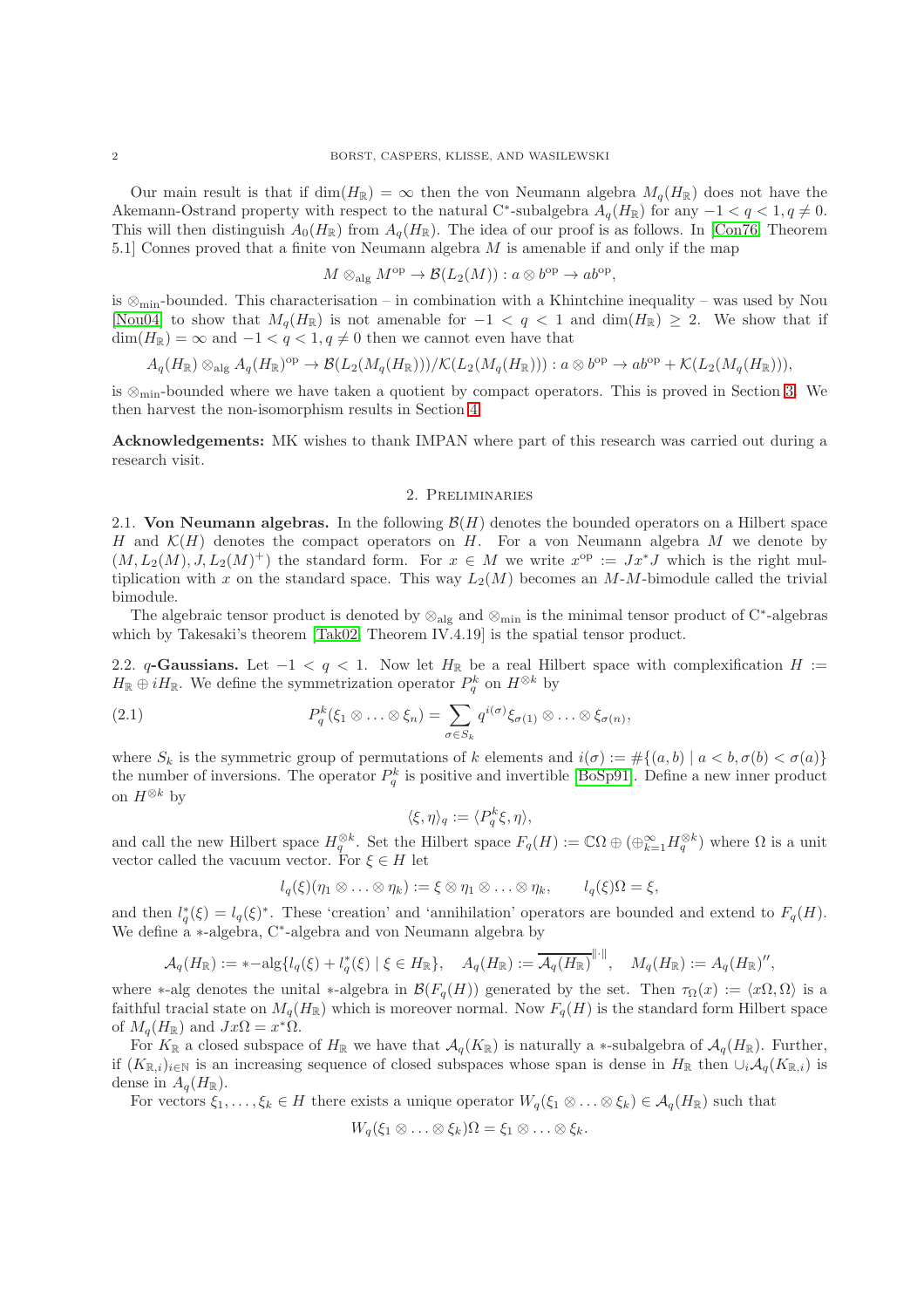These operators are called Wick operators. It follows that  $W_q(\xi)^{\text{op}}\Omega = \xi$ . We shall further need the constant

(2.2) 
$$
C_q := \prod_{i=1}^{\infty} (1 - q^i)^{-1} > 0.
$$

### <span id="page-2-3"></span>3. Main theorem: failure of the Akemann-Ostrand property

<span id="page-2-0"></span>3.1. Failure of AO. We will work with the following definition of the Akemann-Ostrand property [\[BrOz08\]](#page-5-8).

<span id="page-2-1"></span>**Definition 3.1.** A finite von Neumann algebra  $M$  has the Akemann-Ostrand property (or AO) if there exists a  $\sigma$ -weakly dense unital C<sup>\*</sup>-subalgebra  $A \subseteq M$  such that A is locally reflexive (see [\[BrOz08\]](#page-5-8)) and such that the multiplication map  $\theta: A \otimes_{\text{alg}} A^{\text{op}} \to \mathcal{B}(L_2(M))/\mathcal{K}(L_2(M)): a \otimes b^{\text{op}} \to ab^{\text{op}} + \mathcal{K}(L_2(M))$  is continuous with respect to the minimal tensor norm. We also say that M has AO with respect to A.

We assumed local reflexivity of the C<sup>∗</sup> -algebra A in Definition [3.1](#page-2-1) as part of the usual definition of AO. However, in the current paper local reflexivity does not play a crucial role and all our results hold if we consider Definition [3.1](#page-2-1) without the local reflexivity assumption on A.

Note that  $\theta$  in Definition [3.1](#page-2-1) is a ∗-homomorphism, so if it is continuous it is automatically a contraction.

<span id="page-2-4"></span>**Theorem 3.2.** Let M be a finite von Neumann algebra with a  $\sigma$ -weakly dense unital  $C^*$ -subalgebra A.  $Suppose\ there\ exists\ a\ unital\ C^* -subalgebra\ B\subseteq A\ and\ infinitely\ many\ mutually\ orthogonal\ closed\ subspaces$  $H_i \subseteq L_2(M), i \in \mathbb{N}$  that are left and right B-invariant. Suppose moreover that there exists  $\delta > 0$  and finitely many operators  $b_j, c_j \in B$  such that for every  $i \in \mathbb{N}$  we have

(3.1) 
$$
\|\sum_{j} b_j c_j^{op}\|_{\mathcal{B}(H_i)} \ge (1+\delta) \|\sum_{j} b_j \otimes c_j^{op}\|_{B \otimes_{\min} B^{\text{op}}}.
$$

Then M does not have AO with respect to A.

*Proof.* Since there are infinitely many B-B-invariant spaces  $H_i$  we have for any finite rank operator  $x \in$  $\mathcal{B}(L_2(M))$  that

<span id="page-2-2"></span>
$$
\|\sum_j b_j c_j^{op} + x\|_{\mathcal{B}(L_2(M))} \ge (1+\delta) \|\sum_j b_j \otimes c_j^{op}\|_{B\otimes_{\min} B^{\mathrm{op}}}.
$$

Taking the infimum over all such  $x$  we obtain that

(3.2) 
$$
\|\sum_{j} b_{j}c_{j}^{op} + \mathcal{K}(L_{2}(M))\|_{\mathcal{B}(L_{2}(M))/\mathcal{K}(L_{2}(M))} \geq (1+\delta)\|\sum_{j} b_{j} \otimes c_{j}^{op}\|_{B\otimes_{\min} B^{\mathrm{op}}}.
$$

But the definition of AO entails the existence of a contraction  $\theta$ :  $A \otimes_{\min} A^{op} \to \mathcal{B}(L_2(M))/\mathcal{K}(L_2(M))$ such that  $\theta(b \otimes c^{\text{op}}) = bc^{\text{op}} + \mathcal{K}(L_2(M))$  for all  $b, c \in A$ . Hence

$$
\|\sum_{j} b_j c_j^{op} + \mathcal{K}(L_2(M))\|_{\mathcal{B}(L_2(M)) / \mathcal{K}(L_2(M))} \le \|\sum_{j} b_j \otimes c_j^{op}\|_{B \otimes_{\min} B^{\text{op}}},
$$
  
which contradicts (3.2).

#### 3.2. The case of  $q$ -Gaussians.

<span id="page-2-5"></span>**Theorem 3.3.** Assume dim $(H_{\mathbb{R}}) = \infty$  and  $-1 < q < 1, q \neq 0$ . Then the von Neumann algebra  $M_q(H_{\mathbb{R}})$ does not have AO with respect to  $A_q(H_{\mathbb{R}})$ .

*Proof.* Let  $d \ge 2$  be so large that  $q^2d > 1$ . Let

$$
M := M_q(\mathbb{R}^d \oplus H_{\mathbb{R}}), \quad A := A_q(\mathbb{R}^d \oplus H_{\mathbb{R}}), \quad B := A_q(\mathbb{R}^d \oplus 0).
$$

We shall prove that M does not have AO with respect to A; since  $\mathbb{R}^d \oplus H_{\mathbb{R}} \simeq H_{\mathbb{R}}$  this suffices to conclude the proof.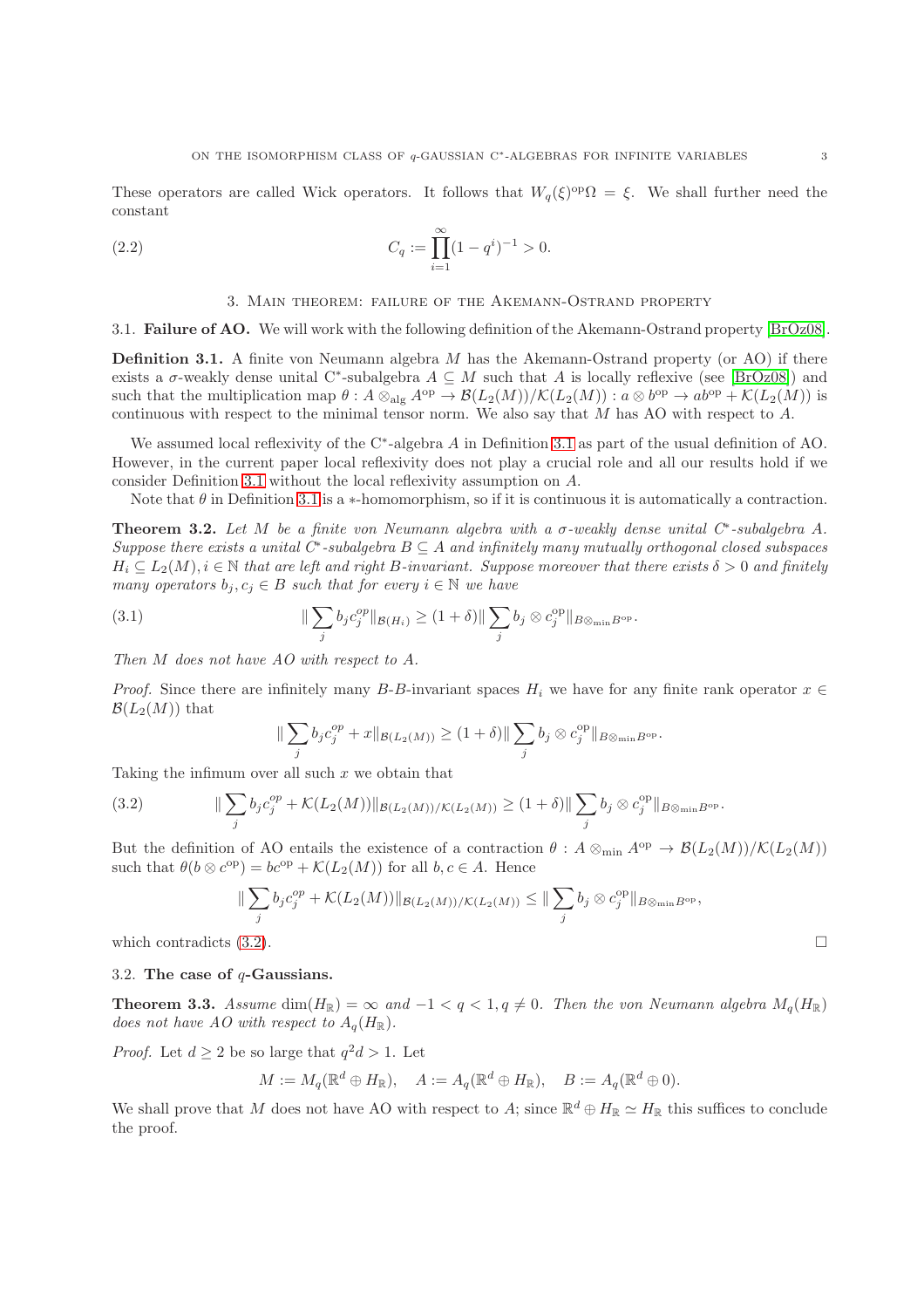Let  $\{f_i\}_i$  be an orthonormal basis of  $0 \oplus H_{\mathbb{R}}$ . Let  $H_{q,i} := \overline{B f_i B}^{\|\cdot\|}$  as a closed subspace of the Fock space  $F_q(\mathbb{R}^d \oplus H_{\mathbb{R}})$ . Then  $H_{q,i} \perp H_{q,j}$  if  $i \neq j$  which can be seen straight from the definition of  $\langle \cdot, \cdot \rangle_q$ . For  $k \in \mathbb{N}$ let

$$
\mathcal{B}(k) = \{W_q(\xi) \mid \xi \in (\mathbb{R}^d \oplus 0)^{\otimes k}\}.
$$

Let  $\xi, \eta \in (\mathbb{R}^d \oplus 0)^{\otimes k}$  and write  $\xi = \xi_1 \otimes \ldots \otimes \xi_k$  with  $\xi_i \in \mathbb{R}^d$ . We have  $W_q(\xi)^* = W_q(\xi^*)$  where  $\xi^* = \xi_k \otimes \ldots \otimes \xi_1$ . We have that (see [\[EfPo03\]](#page-5-9)),

$$
\langle W_q(\xi) f_i W_q(\eta), f_i \rangle_q = \langle f_i W_q(\eta), W_q(\xi)^* f_i \rangle_q = \langle f_i \otimes \eta, \xi^* \otimes f_i \rangle_q = \langle P_q^{k+1} f_i \otimes \eta, \xi^* \otimes f_i \rangle.
$$

We examine the right hand side of this expression. The q-symmetrization operator  $P_q^{k+1}$  is defined as a sum of permutations  $\sigma \in S_{k+1}$  (see [\(2.1\)](#page-1-0)) and it follows from the fact that  $f_i \in 0 \oplus H_{\mathbb{R}}$  and  $\xi, \eta \in (\mathbb{R}^d \oplus 0)^{\otimes k}$ that the only summands that contribute a possibly non-zero term are the ones where  $\sigma(k+1) = 1$ . Note that for such a permutation  $\sigma$  we have

$$
i(\sigma) = \# \left( \{ (a, k+1) \mid 1 \le a \le k \} \cup \{ (a, b) \mid 1 \le a < b \le k, \sigma(b) < \sigma(a) \} \right).
$$

Therefore we find,

<span id="page-3-1"></span>(3.3)  
\n
$$
\langle W_q(\xi) f_i W_q(\eta), f_i \rangle_q = \sum_{\sigma \in S_k} q^{k + i(\sigma)} \langle \eta_{\sigma(1)} \otimes \ldots \otimes \eta_{\sigma(k)}, \xi_k \otimes \ldots \otimes \xi_1 \rangle
$$
\n
$$
= q^k \langle P_q^k \eta, \xi^* \rangle = q^k \langle \eta, \xi^* \rangle_q = q^k \langle W_q(\xi) \Omega W_q(\eta), \Omega \rangle_q.
$$

Now from [\(3.3\)](#page-3-1) we conclude that for  $b_i, c_i \in \mathcal{B}(k)$ ,

<span id="page-3-2"></span>(3.4) 
$$
\|\sum_{j} b_j c_j^{\rm op}\|_{\mathcal{B}(H_{q,i})} \geq |\langle \sum_{j} b_j c_j^{\rm op} f_i, f_i \rangle_q| = |\sum_{j} \langle b_j f_i c_j, f_i \rangle_q| = |\sum_{j} q^k \langle b_j \Omega c_j, \Omega \rangle_q|.
$$

Now let  $\{e_1,\ldots,e_d\}$  be an orthonormal basis of  $\mathbb{R}^d \oplus 0$  and for  $j = (j_1,\ldots,j_k) \in \{1,\ldots,d\}^k$  let  $e_j = e_{j_1} \otimes \ldots \otimes e_{j_k}$ . Let  $J_k$  be the set of all such multi-indices of length k. So  $\# J_k = d^k$ . Set  $\xi_j = (P_q^k)^{-\frac{1}{2}} e_j$ so that  $\langle \xi_j, \xi_j \rangle_q = \langle P_q^k \xi_j, \xi_j \rangle = 1.$ 

Now [\(3.4\)](#page-3-2) yields that for all  $k \geq 1$  and all i,

$$
\|\sum_{j\in J_k} W_q(\xi_j)^* W_q(\xi_j)^{\text{op}}\|_{\mathcal{B}(H_{q,i})} \ge \sum_{j\in J_k} q^k \langle W_q(\xi_j)^* \Omega W_q(\xi_j), \Omega \rangle_q = \sum_{j\in J_k} q^k \langle \Omega W_q(\xi_j), W_q(\xi_j) \Omega \rangle_q
$$
  
= 
$$
\sum_{j\in J_k} q^k \langle \xi_j, \xi_j \rangle_q = q^k d^k.
$$

On the other hand from [\[Nou04,](#page-5-6) Proof of Theorem 2] we find,

$$
\|\sum_{j\in J_k} W_q(\xi_j)^* \otimes W_q(\xi_j)^{\rm op}\|_{B\otimes_{\min} B^{\rm op}} \leq C_q^3(k+1)^2 d^{k/2},
$$

where the constant  $C_q > 0$  was defined in [\(2.2\)](#page-2-3). Therefore, as  $q^2d > 1$  there exists  $\delta > 0$  such that for k large enough we have for every  $i$ ,

$$
\|\sum_{j\in J_k}W_q(\xi_j)^*W_q(\xi_j)^{\rm op}\|_{\mathcal{B}(H_{q,i})}\geq (1+\delta)\|\sum_{j\in J_k}W_q(\xi_j)^*\otimes W_q(\xi_j)^{\rm op}\|_{B\otimes_{\min}B^{\rm op}}.
$$

<span id="page-3-0"></span>Hence the assumptions of Theorem [3.2](#page-2-4) are witnessed which shows that AO does not hold.  $\square$ 

## 4. A NON-ISOMORPHISM RESULT FOR  $q$ -GAUSSIAN C<sup>\*</sup>-ALGEBRAS

We now turn to the isomorphism question of  $A_q(H_{\mathbb{R}})$  for q close to 0. We first need a result of independent interest which seems not to be proved in the literature. By [\[Ric05\]](#page-5-10) we know that the von Neumann algebra  $M_q(H_{\mathbb{R}})$  with  $\dim(H_{\mathbb{R}}) > 2$  is a factor of type  $II_1$ . This was proven already in the case  $\dim(H_{\mathbb{R}}) = \infty$  in [\[BKS97,](#page-5-11) Theorem 2.10]. In this section we need a strengthening of the latter result, namely that  $A_q(H_{\mathbb{R}})$ has a unique tracial state. The proof is based again on Nou's Khintchine inequality [\[Nou04\]](#page-5-6).

<span id="page-3-3"></span>**Theorem 4.1.** Let  $dim(H_{\mathbb{R}}) = \infty$ . Then  $A_q(H_{\mathbb{R}})$  has a unique tracial state and is a simple C<sup>\*</sup>-algebra.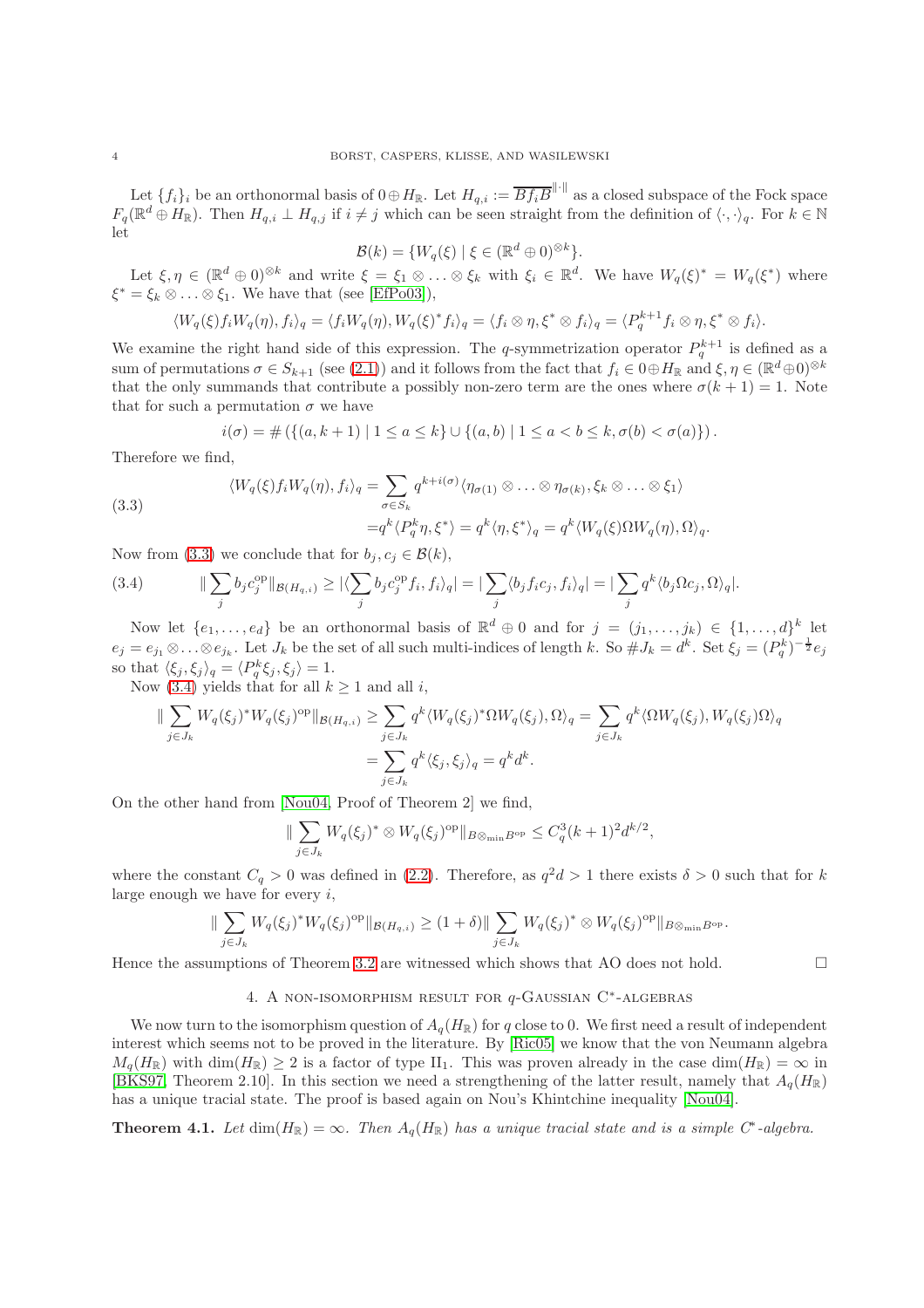We will prove the theorem after first proving a lemma. Assume for simplicity that  $H_{\mathbb{R}}$  is separable. Let  ${e_i}_{i=1}^{\infty}$  be an orthonormal basis of  $H_{\mathbb{R}}$  and identify  $\mathbb{R}^d$  with the span of  ${e_i}_{i=1}^d$ . For  $m \in \mathbb{N}$  consider the map  $A_q(H_{\mathbb{R}}) \to A_q(H_{\mathbb{R}})$  given by

$$
\Phi_m(X) = \frac{1}{m} \sum_{i=1}^m W_q(e_i) X W_q(e_i).
$$

Then  $\Phi_m$  extends to a bounded map  $A_q(H_{\mathbb{R}}) \to A_q(H_{\mathbb{R}})$  with bound uniform in m.

The following lemma is stronger than [\[BKS97,](#page-5-11) Theorem 2.10, proof] where only weak convergence was established; the result is used in the proof of [\[BKS97,](#page-5-11) Theorem 2.14] but its proof is not given. Therefore we give it here.

# <span id="page-4-1"></span>**Lemma 4.2.** For  $X = W_q(\xi), \xi \in H^{\otimes n}$  we have  $\Phi_m(X) \to q^n X$  as  $m \to \infty$  in the norm of  $A_q(H_{\mathbb{R}})$ .

*Proof.* First assume that there exists  $d \in \mathbb{N}$  such that  $\xi \in (\mathbb{C}^d)^{\otimes n} \subseteq H^{\otimes n}$ . By density and uniform boundedness of  $\Phi_m$  in m this suffices to conclude the lemma. Then, for  $m > d$ , by [\[EfPo03,](#page-5-9) Theorem 3.3],

<span id="page-4-0"></span>(4.1) 
$$
\Phi_m(W_q(\xi)) = \frac{1}{m} \sum_{i=1}^d W_q(e_i) W_q(\xi) W_q(e_i) + \frac{1}{m} \sum_{i=d+1}^m q^n W_q(\xi) + \frac{1}{m} \sum_{i=d+1}^m W_q(e_i \otimes \xi \otimes e_i).
$$

The first term converges to 0 as  $m \to \infty$ , whereas the second term converges to  $q^n W_q(\xi)$ . It thus remains to show that the last term converges to 0 in norm. We have by [\[Nou04,](#page-5-6) Lemma 2] (see also [\[Boz99\]](#page-5-12) where a weaker but sufficient estimate was obtained),

$$
\|\sum_{i=d+1}^m W_q(e_i \otimes \xi \otimes e_i)\| \le (n+3)C_q^{\frac{3}{2}} \|\sum_{i=d+1}^m e_i \otimes \xi \otimes e_i\|_{H_q^{\otimes n+2}}.
$$

The vectors  $\{e_i \otimes \xi \otimes e_i\}_i$  are orthogonal in  $H_q^{\otimes n+2}$  and have the same norm which we denote by C. Therefore,

$$
\frac{1}{m} \|\sum_{i=d+1}^{m} W_q(e_i \otimes \xi \otimes e_i) \| \le (n+3)C_q^{\frac{3}{2}} C m^{-\frac{1}{2}}.
$$

We conclude that the third term in [\(4.1\)](#page-4-0) converges to 0 as  $m \to \infty$  in norm.

Proof of Theorem [4.1.](#page-3-3) By Lemma [4.2](#page-4-1) for  $X \in \mathcal{A}_q(H_{\mathbb{R}})$  set the norm limit  $\Phi(X) := \lim_{m \to \infty} \Phi_m(X)$ . Let  $\tau$  be any tracial state on  $A_{\alpha}(H_{\mathbb{R}})$ . Then, for  $X \in \mathcal{A}_{\alpha}(H_{\mathbb{R}})$ ,

$$
\tau(\Phi(X)) = \lim_{m \to \infty} \tau(\Phi_m(X)) = \lim_{m \to \infty} \frac{1}{m} \sum_{i=1}^m \tau(W_q(e_i) X W_q(e_i))
$$

$$
= \lim_{m \to \infty} \frac{1}{m} \sum_{i=1}^m \tau(X W_q(e_i) W_q(e_i)) = \tau(X \Phi(1)) = \tau(X).
$$

Therefore, by Lemma [4.2,](#page-4-1)  $\tau(W_q(\xi)) = \tau(\Phi^k(W_q(\xi))) = q^{kn} \tau(W_q(\xi))$  for  $\xi \in H^{\otimes n}$ . For  $k \to \infty$  the expression converges to 0 for  $n \geq 1$ . It follows that for  $X \in \mathcal{A}_q(H_\mathbb{R})$  we have  $\tau(X) = \tau_{\Omega}(X)$  and by continuity this actually holds for  $X \in A_q(H_{\mathbb{R}})$ . So  $\tau_{\Omega}$  is the unique tracial state on  $A_q(H_{\mathbb{R}})$ .

Simplicity was already obtained in [\[BKS97,](#page-5-11) Theorem 2.14]; it is also based on Lemma [4.2.](#page-4-1)  $\Box$ 

The following proposition was also proved in [\[Hou07,](#page-5-13) Chapter 4]; the proof uses the same method as [\[Shl04\]](#page-5-14) where this result was also obtained for finite dimensional  $H_{\mathbb{R}}$ .

<span id="page-4-2"></span>**Proposition 4.3.** For any real Hilbert space  $H_{\mathbb{R}}$  the von Neumann algebra  $M_0(H_{\mathbb{R}})$  satisfies AO with respect to  $A_0(H_{\mathbb{R}})$ .

<span id="page-4-3"></span>**Theorem 4.4.** Let  $H_{\mathbb{R}}$  be a real Hilbert space with  $\dim(H_{\mathbb{R}}) = \infty$ . Then  $A_q(H_{\mathbb{R}})$  with  $-1 < q < 1, q \neq 0$ is not isomorphic to  $A_0(H_{\mathbb{R}})$  and neither to  $A_{q'}(\mathbb{R}^d)$  with  $|q'| < \sqrt{2}-1$  or  $|q'| \leq d^{-\frac{1}{2}}$ .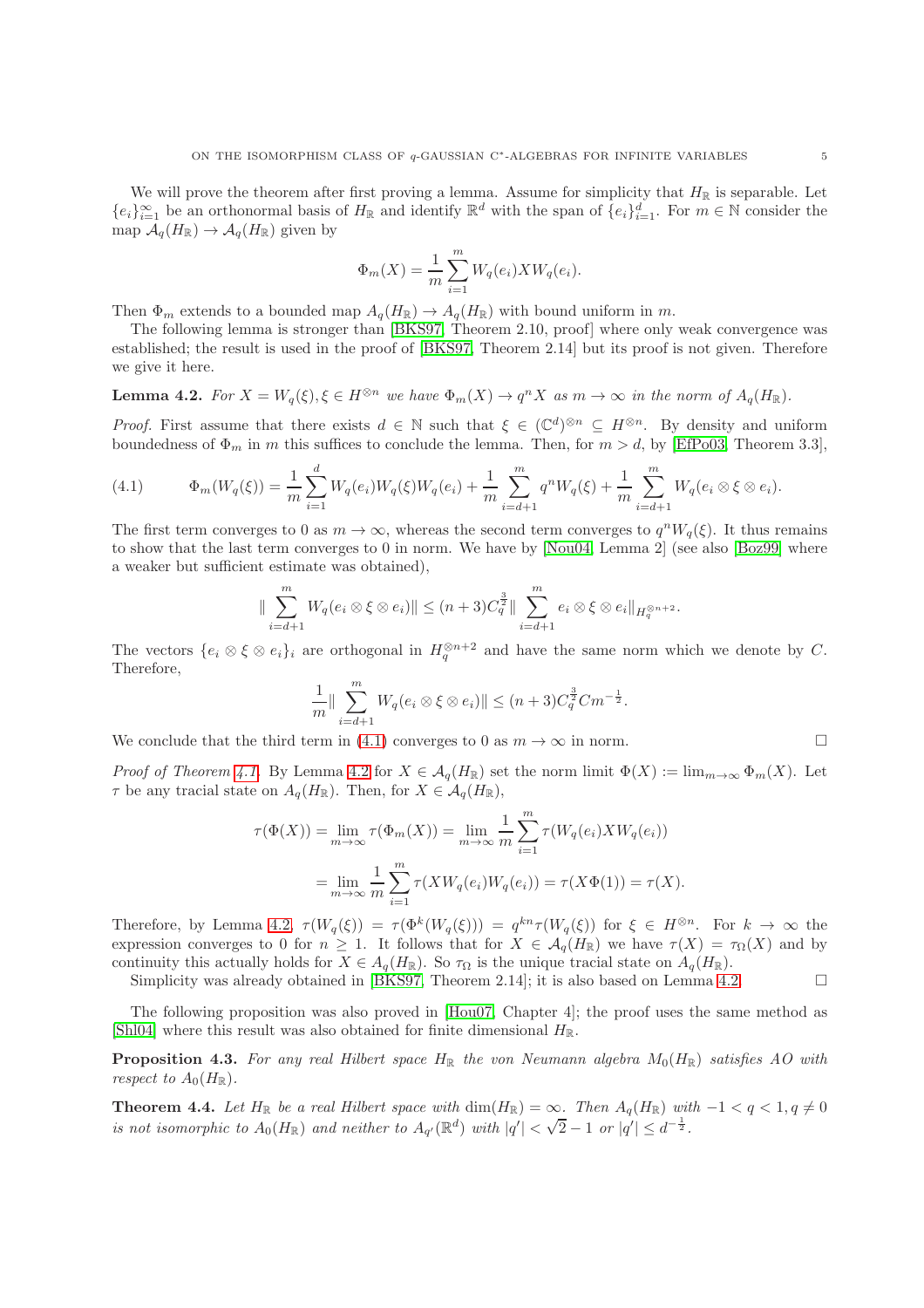*Proof.* If  $A_q(H_{\mathbb{R}})$  were to be isomorphic to  $A_{q'}(\mathbb{R}^d)$  then the unique trace property of Theorem [4.1](#page-3-3) shows that the pair  $(M_q(H_{\mathbb{R}}), A_q(H_{\mathbb{R}}))$  is isomorphic to  $(M_{q'}(\mathbb{R}^d), A_{q'}(\mathbb{R}^d))$ , see [\[CKL21,](#page-5-15) Lemma 1.1] for the standard argument. However this is not the case by Theorem [3.3](#page-2-5) and the fact that  $(M_{q'}(\mathbb{R}^d), A_{q'}(\mathbb{R}^d))$ has AO by [\[CIW21\]](#page-5-2), [\[Shl04\]](#page-5-14) (the property  $AO^+$  in these references directly implies AO). The argument for the non-isomorphism of  $A_q(H_{\mathbb{R}})$  and  $A_0(H_{\mathbb{R}})$  is the same where we use Theorem [3.3](#page-2-5) and Proposition [4.3](#page-4-2) instead.  $\Box$ 

**Remark 4.5.** Fix a real Hilbert space  $H_{\mathbb{R}}$  with  $\dim(H_{\mathbb{R}}) < \infty$  and complexification H as before. We call the C<sup>∗</sup>-subalgebra of  $\mathcal{B}(F_q(H))$  generated by  $l_q(\xi), \xi \in H$  the q-CCR algebra. Shortly after completion of this paper it was announced in [\[Kuz22\]](#page-5-16) that, for  $H_{\mathbb{R}}$  fixed, all q-CCR algebras for  $-1 < q < 1$  are isomorphic. In particular these C<sup>∗</sup> -algebras are nuclear. Following the proof of [\[Shl04,](#page-5-14) Theorem 4.2] while using that  $H_{\mathbb{R}}$  is finite dimensional, it follows that  $(M_{q'}(H_{\mathbb{R}}), A_{q'}(H_{\mathbb{R}}))$  has AO for all  $-1 < q' < 1$ . Consequently, Theorem [4.4](#page-4-3) holds for any  $-1 < q' < 1$ . This also completely classifies when q-Gaussian von Neumann algebras have AO with respect to the underlying q-Gaussian C<sup>∗</sup> -algebra.

**Remark 4.6.** In principle it is possible to give a purely  $C^*$ -algebraic proof of Theorem [4.4](#page-4-3) as well by considering the following version of AO. We say that a C<sup>∗</sup> -algebra has C<sup>∗</sup>AO if it has a unique faithful tracial state  $\tau$  and the map  $A \otimes_{\text{alg}} A^{\text{op}} \to \mathcal{B}(L_2(A, \tau))/\mathcal{K}(L_2(A, \tau))$ :  $a \otimes b^{\text{op}} \to ab^{\text{op}} + \mathcal{K}(L_2(A, \tau))$  is continuous for the minimal tensor norm. Here  $L_2(A, \tau)$  is the GNS-space for  $\tau$  and  $b^{op}$  the right multiplication with b. This property distinguishes the algebras then.

**Remark 4.7.** The question stays open whether for a real infinite dimensional Hilbert space  $H_{\mathbb{R}}$  one can distinguish the von Neumann algebra  $M_0(H_{\mathbb{R}})$  from  $M_q(H_{\mathbb{R}})$  with  $-1 < q < 1, q \neq 0$ .

#### **REFERENCES**

- <span id="page-5-1"></span>[BoSp91] M. Bożejko, R. Speicher, An example of a generalized Brownian motion, Comm. Math. Phys. 137 (1991), no. 3, 519–531.
- <span id="page-5-11"></span>[BKS97] M. Bożejko, B. Kümmerer, R. Speicher, q-Gaussian processes: non-commutative and classical aspects, Comm. Math. Phys. 185 (1997), no. 1, 129–154.
- <span id="page-5-12"></span>[Boz99] M. Bożejko, Ultracontractivity and strong Sobolev inequality for q-Ornstein-Uhlenbeck semigroup (−1 < q < 1), Infin. Dimens. Anal. Quantum Probab. Relat. Top. 2 (1999), no. 2, 203–220.
- <span id="page-5-8"></span>[BrOz08] N. Brown, N. Ozawa, C∗-algebras and finite-dimensional approximations, Graduate Studies in Mathematics, 88. American Mathematical Society, Providence, RI, 2008. xvi+509 pp.
- <span id="page-5-15"></span>[CKL21] M. Caspers, M. Klisse, N.S. Larsen, Graph product Khintchine inequalities and Hecke C∗-algebras: Haagerup inequalities, (non)simplicity, nuclearity and exactness, J. Funct. Anal. 280 (2021), no. 1, Paper No. 108795, 41 pp.
- <span id="page-5-2"></span>[CIW21] M. Caspers, Y. Isono, M. Wasilewski,  $L_2$ -cohomology, derivations, and quantum Markov semi-groups on q-Gaussian algebras, Int. Math. Res. Not. IMRN 2021, no. 9, 6405–6441.
- <span id="page-5-5"></span>[Con76] A. Connes, Classification of injective factors. Cases  $II_1$ ,  $II_\infty$ ,  $III_\lambda$ ,  $\lambda \neq 1$ , Ann. of Math. (2) 104 (1976), no. 1, 73–115.
- <span id="page-5-4"></span>[Dab14] Y. Dabrowski, A free stochastic partial differential equation, Ann. Inst. Henri Poincar´e Probab. Stat. 50 (2014), no. 4, 1404–1455.
- <span id="page-5-9"></span>[EfPo03] E. Effros, M. Popa, Feynman diagrams and Wick products associated with q-Fock space, Proc. Natl. Acad. Sci. USA 100 (2003), no. 15, 8629–8633.
- <span id="page-5-3"></span>[GuSh14] A. Guionnet, D. Shlyakhtenko, Free monotone transport, Invent. Math. 197 (2014), no. 3, 613–661.
- <span id="page-5-13"></span>[Hou07] C. Houdayer, Sur la classification de certaines algèbres de von Neumann, PhD thesis 2007.
- [Kro00] I. Krolak, Wick product for commutation relations connected with Yang-Baxter operators and new constructions of factors, Comm. Math. Phys. 210 (2000), no. 3, 685–701.
- <span id="page-5-16"></span>[Kuz22] A. Kuzmin, CCR and CAR algebras are connected via a path of Cuntz-Toeplitz algebras, arXiv: 2203.10058.
- <span id="page-5-0"></span>[NeZe18] B. Nelson, Q. Zeng, Free monotone transport for infinite variables, Int. Math. Res. Not. IMRN 2018, no. 17, 5486–5535.
- <span id="page-5-6"></span>[Nou04] A. Nou, Non injectivity of the q-deformed von Neumann algebra, Math. Ann. 330 (2004), no. 1, 17–38.
- <span id="page-5-10"></span>[Ric05] E. Ricard, Factoriality of q-Gaussian von Neumann algebras, Comm. Math. Phys. 257 (2005), no. 3, 659–665.
- <span id="page-5-14"></span>[Shl04] D. Shlyakhtenko, Some estimates for non-microstates free entropy dimension with applications to q-semicircular families, Int. Math. Res. Not. 2004, no. 51, 2757–2772.
- <span id="page-5-7"></span>[Tak02] M. Takesaki, Theory of operator algebras. I. Reprint of the first (1979) edition. Encyclopaedia of Mathematical Sciences, 124. Operator Algebras and Non-commutative Geometry, 5. Springer-Verlag, Berlin, 2002.